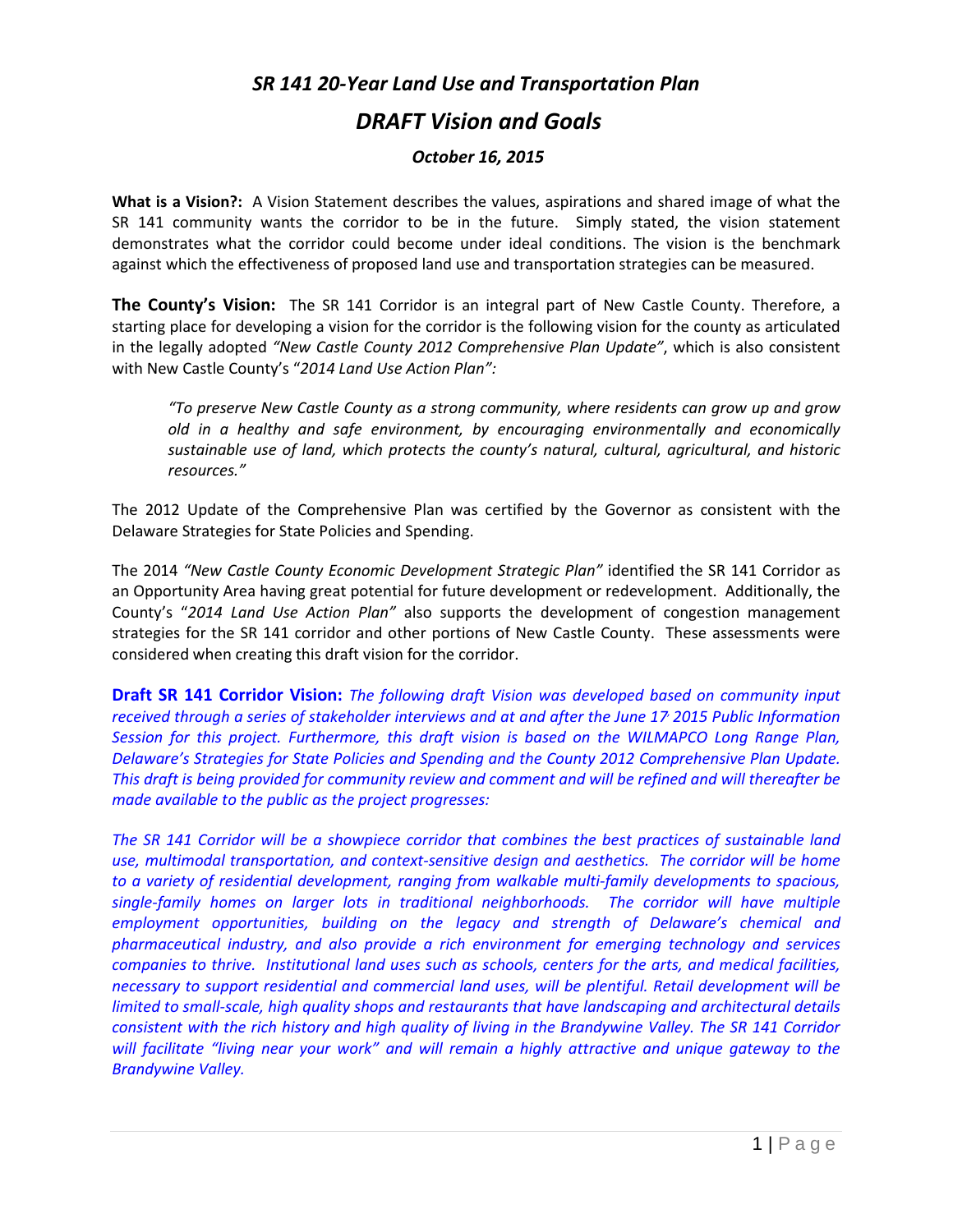*The corridor will have multiple transportation options, providing equally for those who choose or need to drive and those who prefer alternative modes such as transit, walking and biking. Although SR 141 will remain important as a regional facility owing to its existing connections with major transportation facilities such as I-95, SR 52 and US 202, the scale of the transportation network will serve primarily local and short-distance trips, and will discourage high-speed through traffic and heavy vehicle traffic.*

*Open space and natural resources remain critical assets that contribute to the high standard of living for residents of the SR 141 Corridor. As such, as development and redevelopment occur, care will be taken to retain open space, wherever possible, and protect existing historic and natural resources. Access to outdoor recreational areas will be available by all modes of transportation, and parklands will be connected through a trail system designed for non-motorized traffic.*

*The following Land Use and Transportation Goals demonstrate how the SR 141 Corridor Vision can be achieved:*

- Modifications to the SR 141 Corridor, including any new development, redevelopment of existing parcels, or transportation improvements should:
	- o Preserve or enhance the unique character and quality of life of the communities within the corridor.
	- o Support the redevelopment of older shopping areas and businesses to improve the quality of life of the surrounding communities within the corridor.
	- o Preserve the extraordinary historic, archeologic and natural resources in the Brandywine Valley.
	- o Enhance safe and attractive places in which to live, work, play, travel and visit.
	- o Preserve open space to the greatest extent possible.
- Land use plans and policies for the corridor should foster development that generally supports or is consistent with the Corridor Vision and key community objectives. The development of these plans and policies should encourage more sustainable development. These plans and policies should:
	- o Contain economic and fiscal objectives to attract and retain businesses and high quality development through programs such as those outlined in the New Castle County Economic Development Strategic Plan.
	- o Encourage the types of development that provide amenities for and positive benefits to the local community, including developments such as Village Centers.
	- o Contain environmental objectives to protect and preserve valuable natural resources in the SR 141 corridor.
	- o Contain cultural objectives to celebrate the historic and aesthetic resources in the area, incorporate the interests of current community members, and anticipate the needs of the next generation of residents.
	- o Encourage high quality redevelopment of existing land uses and structures throughout the corridor, provided that the redevelopment is of a scale that is consistent with